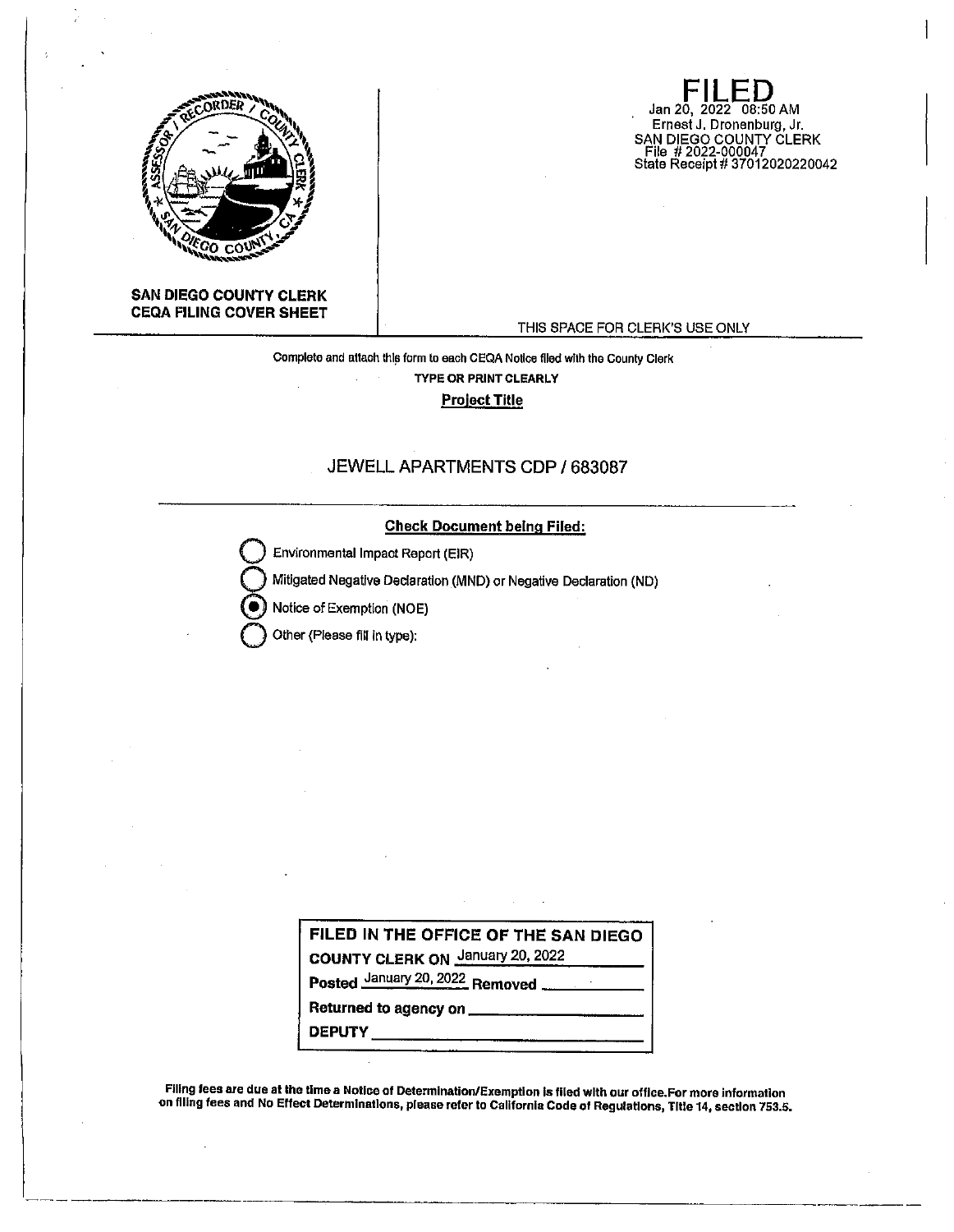#### **NOTICE OF EXEMPTION**

(Check one or both)

**TO:**  $\boxtimes$  Recorder/County Clerk **From:** City of San Diego P.O. Box 1750, MS A-33 1600 Pacific Hwy, Room 260 San Diego, CA 92101-2400

Development Services Department 1222 First Avenue, MS 501 San Diego, CA 92101

 $\Box$  Office of Planning and Research 1400 Tenth Street, Room 121 Sacramento, CA 95814

**Project Name/Number:** Jewell Apartments CDP/ 683087

**SCH No.:** Not Applicable

**Project Location-Specific:** 1704 Hornblend Street, San Diego, California 92109

**Project Location-City/County:** San Diego/San Diego

**Description of nature and purpose of the Project:** A COASTAL DEVELOPMENT PERMIT to demolish an existing single-family dwelling unit and hardscape on two contiguous parcels to construct a three-story mixed-use building, totaling 15,937-square feet. The ground level would consist of one 445-square foot commercial tenant space, a 133-square foot lobby and an on-grade parking garage. The second and third levels would consist of 10 units each for a total of 20 units. The project is requesting an affordable housing density bonus based on providing 15 percent (2 units) very low-Income units. In addition, various site improvements would also be constructed Including associated hardscape and landscape. The project is requesting allowable incentives in the form of deviations from development regulations for front-yard setback, side-yard setback, personal storage area, common open space area, and selection of commercial uses allowed. The 0.29-acre project site is located at 1704 Hornblend Street. The project site Is designated residential and zoned RM-2-5 per the Pacific Beach Community Plan area. The project site is also within the Coastal Height Limitation Overlay Zone, the Coastal Overlay Zone (Non-Appealable 2 Area), the Parking Impact Overlay Zone (Coastal Impact), the Parking Standards Transit Priority Areas, and the Transit Priority Area. (LEGAL DESCRIPTION: Lots 39 and 40 in Block 216 of Pacific Beach, according to Map thereof No. 697 and 854 and Lots 37 and 38 in Block 216 of Pacific Beach, according to Map thereof No. 697 and 854.)

**Name of Public Agency Approving Project:** City of San Diego

**Name of Person or Agency Carrying Out Project:** Mike Turk,Jewell Apartments LLC., 4641 Ingraham Street, San Diego, California 92109, (858) 274-5995

#### **Exempt Status:** (CHECK ONE)

- D Ministerial (Sec. 21080(b)(1); 15268)
- $\Box$  Declared Emergency (Sec. 21080(b)(3); 15269(a))
- $\Box$  Emergency Project (Sec. 21080(b) (4); 15269 (b)(c))
- [21 Categorical Exemption: Section 15332 (In-fill Development Projects)
- Statutory Exemptions:
- $\Box$  Other:

**Reasons why project is exempt:** The City of San Diego conducted an environmental review which determined the project would not have the potential for causing a significant effect on the environment in that the project is consistent with the community plan and the applicable zone. The project would not result in any significant

------·--·-----·-- - ---·------------------------------------- -----

Revised May 2018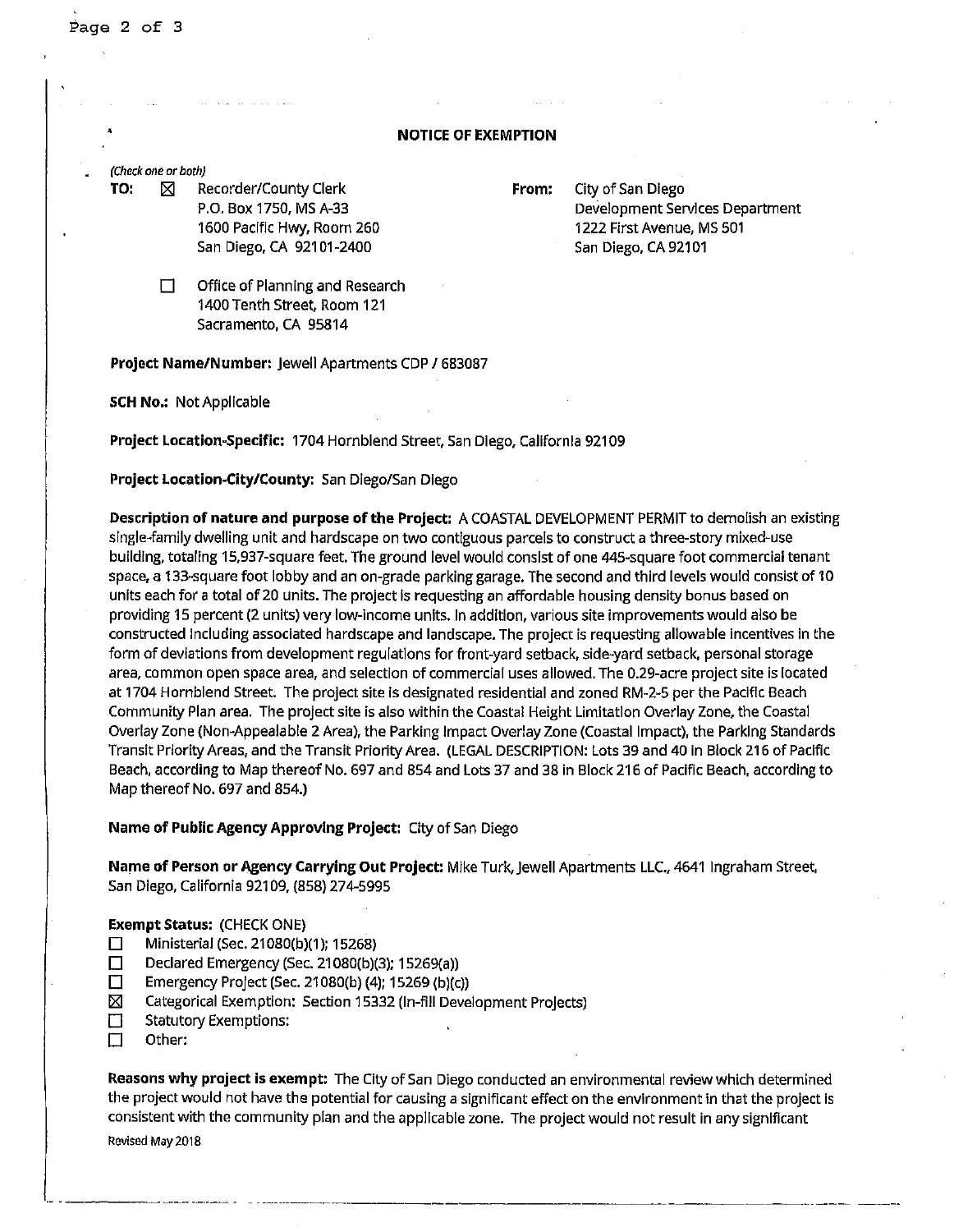• environmental impacts. The project meets the criteria set forth In CEQA Section CEQA Section 15332 that ' consists of projects characterized as In-fill development meeting the following conditions: (a) The project is consistent with the applicable general plan designation and all applicable general plan policies as well as with applicable zoning designation and regulations; (b) The proposed development occurs within city limits on a project site of no more than five acres substantially surrounded by urban uses; (c) The project has no value as habitat for endangered, rare, or threatened species; (d) Approval of the project would not result in any significant effects relating to traffic, noise, air quality, or water quality; and (e) The site can be adequately served by all required utilities and public services. Furthermore, the exceptions listed In CEQA Section 15300.2 would not apply in that no cumulative impacts were Identified; no significant effect on the environmental were identified; the project is not adjacent to a scenic highway; nor is the project identified on a list of hazardous waste sites pursuant to Section 65962.S of the Government Code.

### Lead Agency Contact Person: M. Dresser **Telephone:** (619) 446-5404

#### **If filed by applicant:**

- 1. Attach certified document of exemption finding.
- 2. Has a notice of exemption been filed by the public agency approving the project?  $\Box$  Yes  $\Box$  No

It is hereby certified that the City of San Diego has determined the above activity to be exempt from CEQA

**France Senior Planner August 6, 2021** Date

Signature/Title

**Check one:**  ⊠ Signed By Lead Agency  $\Box$  Signed by Applicant

Date Received for Filing with County Clerk or OPR: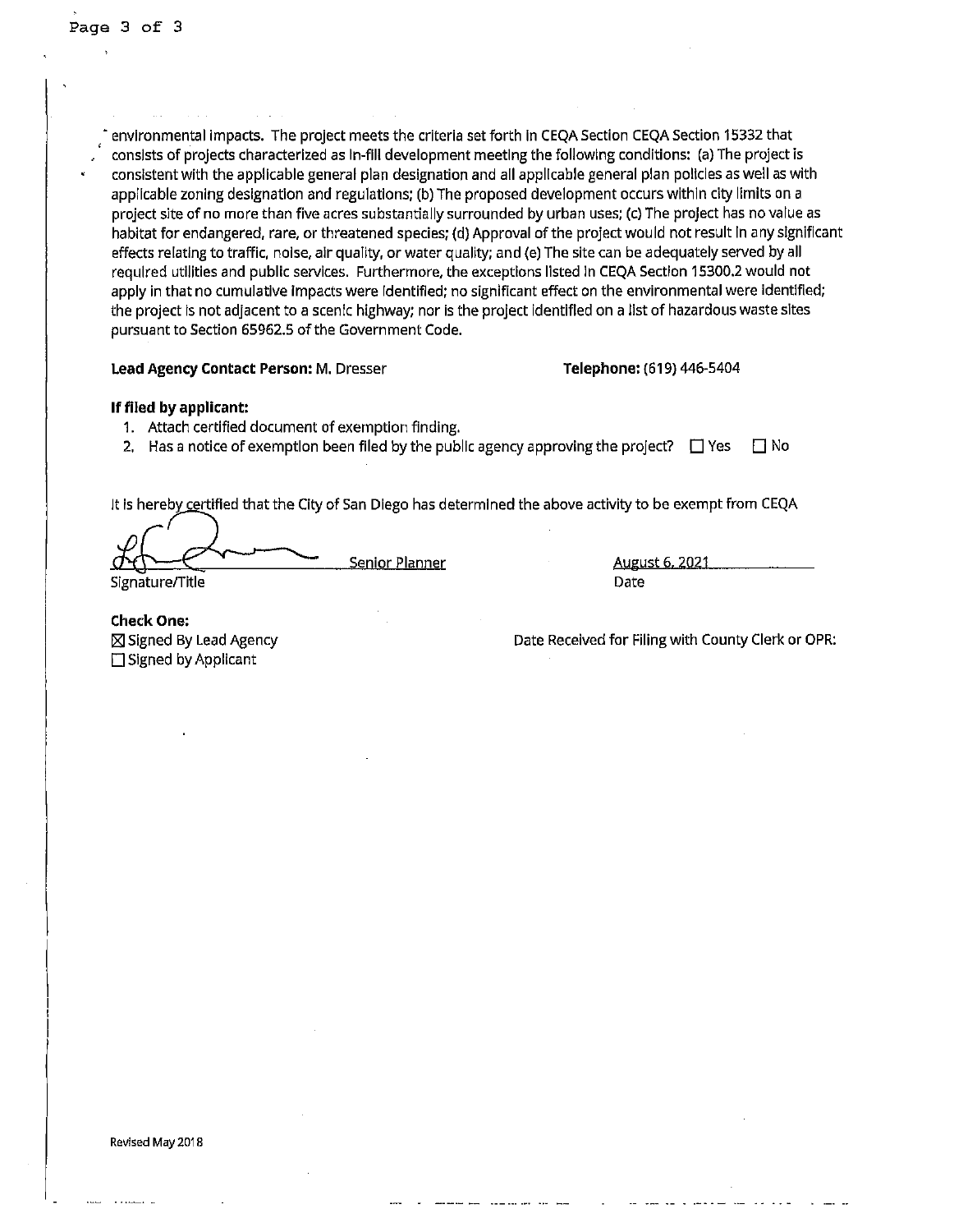|                                                                                                                                                                                                         |                                    | San Diego County                   |                                             | <u>HERE AND AND AN HERE AND A BEEN AND A BEEN AND A BEEN AND A BEEN AND A BEEN AND A BEEN AND A BEEN AND A BEEN A</u> |  |  |
|---------------------------------------------------------------------------------------------------------------------------------------------------------------------------------------------------------|------------------------------------|------------------------------------|---------------------------------------------|-----------------------------------------------------------------------------------------------------------------------|--|--|
|                                                                                                                                                                                                         | Transaction #:<br>Receipt #:       | 6197066<br>2022031014              |                                             |                                                                                                                       |  |  |
| Ernest J. Dronenburg, Jr.<br>Assessor/Recorder/County Clerk<br>1600 Pacific Highway Suite 260<br>P.O. Box 121750, San Diego, CA 92112-1750<br>Tel. (619) 237-0502  Fax (619) 557-4155<br>www.sdarcc.com | Cashier Date:<br>Cashier Location: | 01/20/2022<br><b>SD</b>            | 01/20/2022 8:51 am<br><b>Print Date:</b>    |                                                                                                                       |  |  |
|                                                                                                                                                                                                         |                                    |                                    | <b>Payment Summary</b>                      |                                                                                                                       |  |  |
|                                                                                                                                                                                                         |                                    |                                    | <b>Total Fees:</b>                          | \$50.00                                                                                                               |  |  |
|                                                                                                                                                                                                         |                                    |                                    | <b>Total Payments</b>                       | \$50.00                                                                                                               |  |  |
|                                                                                                                                                                                                         |                                    |                                    | Balance:                                    | \$0.00                                                                                                                |  |  |
|                                                                                                                                                                                                         |                                    |                                    |                                             |                                                                                                                       |  |  |
|                                                                                                                                                                                                         |                                    |                                    |                                             |                                                                                                                       |  |  |
|                                                                                                                                                                                                         |                                    |                                    |                                             |                                                                                                                       |  |  |
| Payment                                                                                                                                                                                                 |                                    |                                    |                                             |                                                                                                                       |  |  |
| CHECK PAYMENT #1092                                                                                                                                                                                     |                                    |                                    |                                             | \$50.00                                                                                                               |  |  |
| <b>Total Payments</b>                                                                                                                                                                                   |                                    |                                    |                                             | \$50.00                                                                                                               |  |  |
| Filing                                                                                                                                                                                                  |                                    |                                    |                                             |                                                                                                                       |  |  |
| CEQA - NOE                                                                                                                                                                                              |                                    |                                    | FILE #: 2022-000047 Date: 01/20/2022 8:50AM | Pages: 3                                                                                                              |  |  |
|                                                                                                                                                                                                         |                                    | State Receipt # 37-01/20/2022-0042 |                                             |                                                                                                                       |  |  |
| Fees:<br>Fish & Wildlife County Administrative Fee                                                                                                                                                      |                                    |                                    |                                             | \$50.00                                                                                                               |  |  |
| <b>Total Fees Due:</b>                                                                                                                                                                                  |                                    |                                    |                                             | \$50.00                                                                                                               |  |  |
| <b>Grand Total - All Documents:</b>                                                                                                                                                                     |                                    |                                    |                                             | \$50.00                                                                                                               |  |  |
|                                                                                                                                                                                                         |                                    |                                    |                                             |                                                                                                                       |  |  |

 $\label{eq:2} \frac{1}{\sqrt{2}}\left(\frac{1}{\sqrt{2}}\right)^{2} \left(\frac{1}{\sqrt{2}}\right)^{2} \left(\frac{1}{\sqrt{2}}\right)^{2}$ 

 $\mathcal{L}^{\text{max}}_{\text{max}}$  and  $\mathcal{L}^{\text{max}}_{\text{max}}$ 

 $\label{eq:2} \frac{1}{\sqrt{2}}\left(\frac{1}{\sqrt{2}}\right)^{2} \left(\frac{1}{\sqrt{2}}\right)^{2}$ 

 $\mathcal{L}^{\text{max}}_{\text{max}}$